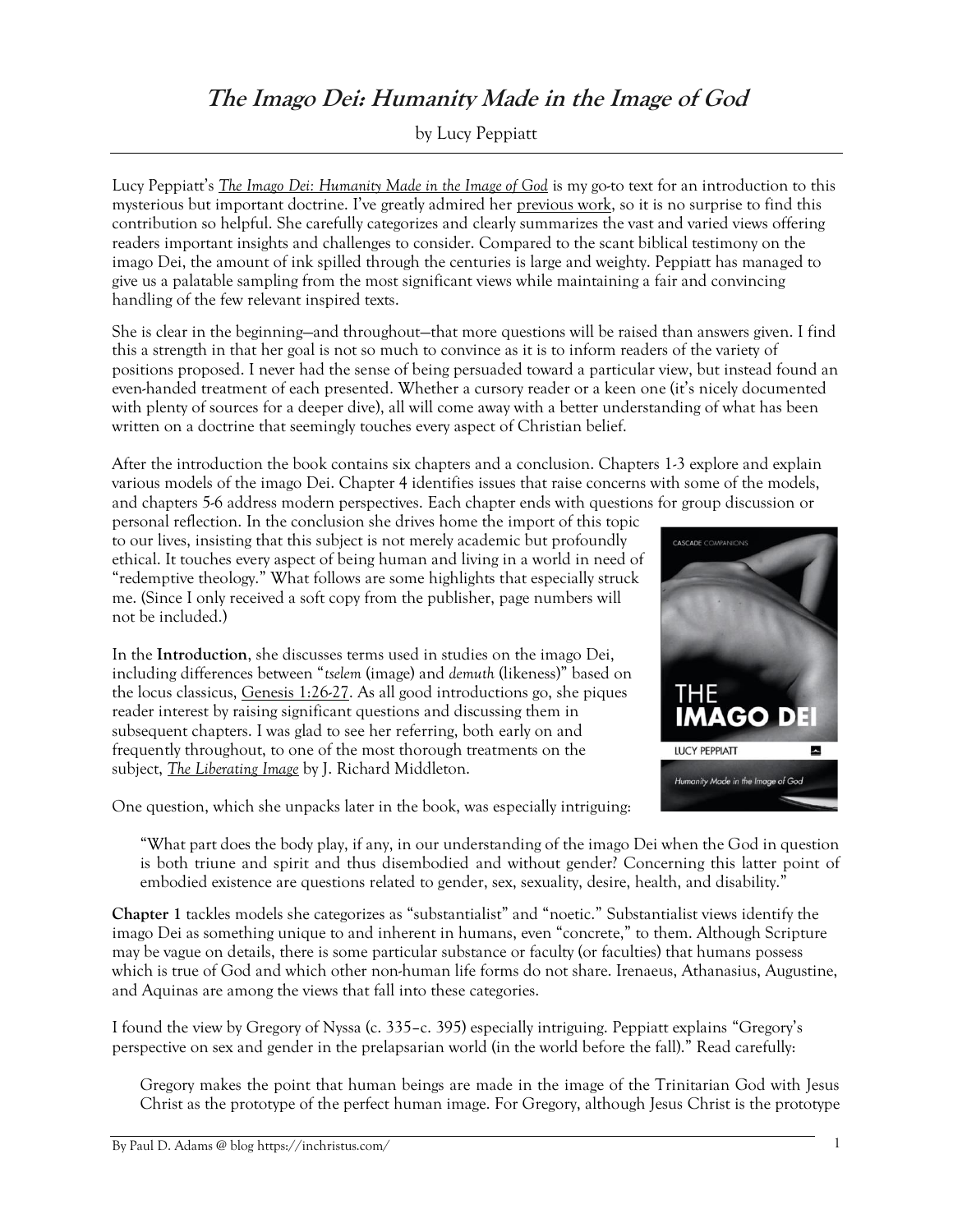#### by Lucy Peppiatt

of humanity, we should still acknowledge that human beings are made in the image of the Triune God on the basis of the inseparability of the Father, Son, and Holy Spirit. Thus, he even refutes as heresy the idea that human beings are made in the likeness of only one person of the Trinity on the grounds that the Trinity is not composed of three distinct people. These two foundational beliefs (1) in Christ as the prototype and (2) in humanity as made in the image of the Trinity lead Gregory to say that neither sex difference nor sexual union is essential to our image-bearing. With regard to sex difference, he makes the point that male and female are "alien to our conceptions of God," and thus are "peculiar attributes of human nature" rather than the definitive locus of godlike qualities. Further, if we see Christ as the prototype of humanity, then we must follow Paul in his claim that in Christ there is neither male nor female. Here Gregory cites [Gal 3:26](https://biblia.com/bible/nrsv/Gal%203.26%E2%80%9328)–28. And with regard to sex and procreation, Gregory's view is that this was introduced because of the fear of death, which had entered through the first couple's sin. In other words, procreation through sex was not essential to the first humans, but only a result of the fall.

What struck me about this view is how many questions it raises. For example, theologically why does so much of the discussion around the imago Dei center on Christ at the expense of the Father and especially the Spirit? What's more, if by the term "God" we mean not three distinctive beings, but one being in three persons whose will is one and the same (see further, Adonis Vidu's *[The Same God Who Works All Things](https://amzn.to/3a4WMsI)*), what might it mean for humans to be made after the imago Pater (image of Father) or imago Spiritus (image of Spirit)?

Moreover, if differences in biological sex are of little import with regards to the imago Dei, then will there be the need for procreation in the eschaton? After all, Jesus did seem rather clear that there will be no marriage in heaven (see [Matthew 22:30](https://biblia.com/bible/nrsv/Matt%2022.30) and [my post here\)](https://inchristus.com/2012/08/27/neither-marry-nor-be-given-in-marriage/). Does that mean marriage is primarily for procreation and vice versa? Put differently, is procreation, and presumably sexual union between male and female, temporary as God's stopgap measure until the mortal dons the immortal in the eschaton? Finally, will I retain my sex as male in the eschaton if it is not a necessary but contingent attribute of humanity?

**Chapter 2** highlights models that fall into the rubric of kingship, priesthood, and stewardship. As these categories suggest, these are primarily hands-on or practical views dealing with function, vocation, mission. "The main point of these views is that they focus on the *purpose* of humanity's presence here on earth in the sense of what we have been called to do" (italics original).

Drawing from Carmen Imes's important book, *[Bearing God's Name](https://amzn.to/386JVFM)*, Peppiatt points out the significance of the difference between all humans created in God's image versus those recreated to bear God's name through covenant. Peppiatt notes that the calling to honor the name of God as faithful covenant people involves every ethical aspect, including stewarding the environment (see <u>[my review](https://inchristus.com/2021/01/27/stewards-of-eden/)</u> of Sandra Richter's powerful book, *[Stewarding Eden](https://amzn.to/3tbTZmO)*).

Incentives that emerge from functional models of the imago Dei include the high value placed on human life, an emphasis on human potential, and human agency — ("co-creating?" or participants with God) — in bringing justice, mercy, and compassion through kingdom, mission, vocation, and ethical living.

**Chapter 3** speaks to relational models. She explains:

The fundamental paradigm is that the image of God in humanity resides in the fittingness and capacity of a human being to be in a relationship with God, or in the nature of the relationship itself, or in both. In other words, these views can be worked out either with reference to the potential within humanity or with reference to an actualized relationship both here and in the eschaton, or with reference to both the potential for relationship and an actual relationship. A relational understanding of the imago Dei can also be extended to include a thoroughgoing relational ontology … the claim that human beings are only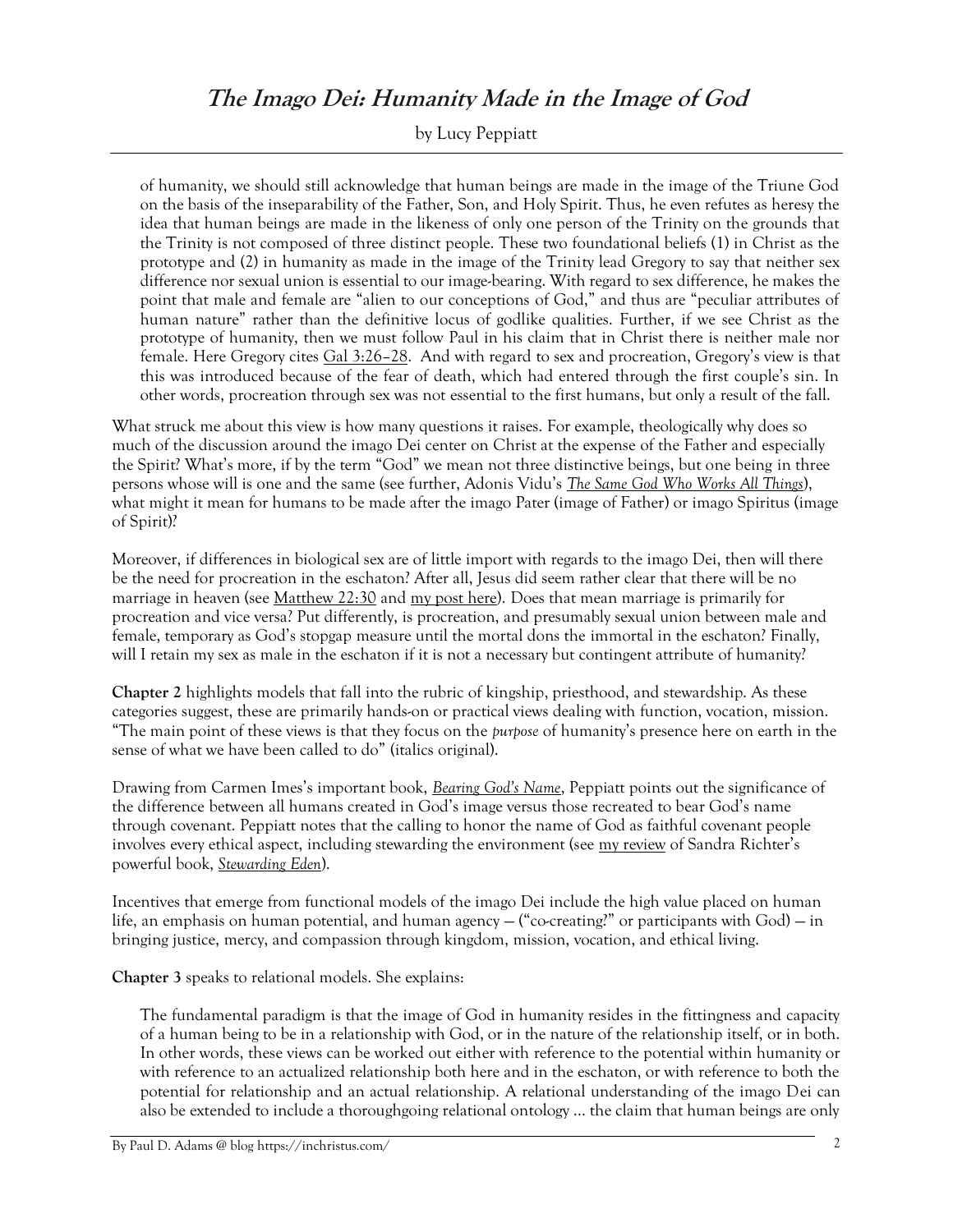by Lucy Peppiatt

who they are as *beings in relation* to one another as well as to God. The restoration of the image, therefore, is the restoration of a relationship with God that forms the foundation for a fully human existence that takes shape through reconciled and loving relationships. (italics original)

One question raised is whether the imago Dei remains in fallen humans, whether it is partial or complete, or entirely destroyed altogether until regeneration and renewal. She astutely maps the Reformation period onto this discussion showing that "what unites the thinkers of the Protestant Reformation is … a fundamentally pessimistic perspective on the fallen state of humanity," whereas "Roman Catholic thinking … represents a more optimistic understanding of the natural, albeit fallen, state of humanity." In addition, Karl Barth's highly influential stance is introduced here, noting his "insistence that male and female together constitute the image."

Other views are also introduced such as the carefully nuanced view of Oliver Crisp who maintains an "eternal christological view of the image" and Craig Blomberg (my beloved Greek professor!) maintaining all humans retain a "vestige of the image of God." Catherine McDowell's view, kind and kin, is noted as well, which I find compelling (see [my post here](https://inchristus.substack.com/p/further-re-the-imago-dei?s=w) regarding).

Of the relational models presented, a major contribution is the solidarity of need that exists across them. Whether all humans have some, none, or all of the imago Dei, everyone is in need of having God's image either restored or continually renewed. What's more, by my lights everyone lives in some kind of relation to others. No one lives entirely isolated and some awareness of reciprocity necessarily exists in the human psyche. I-Thou, You-Me, Us-Them are connections that cannot be ignored and can always increase in intimacy. In some sense it is always true that it is "not good for the man to be alone" ([Genesis 2:18\)](https://biblia.com/bible/nrsv/Gen%202.18), so the relational models are not to be ignored.

**Chapter 4** presents areas that are contested across the views of the imago Dei. I can only highlight a few disputations, but the entire chapter should be read with a keen eye so as to evaluate adequately each view. First, after noting that Scripture does not define precisely how the imago Dei was affected by the fall into sin, the trajectory of tradition suggests that sin somehow means *separation* from God. But this has serious problems. What Scripture does speak to is *alienation*, which is a relational term, whereas separation is a spatial one.

Second, and similarly, while there is some loss involved in the fall, it is not a loss of God's presence, but the introduction of hostility in relationship. With this hostility comes the consequence of mortality. Consequently, what is lost is immortality.

Third, on substantialists accounts of the imago Dei and, given some Reformers' views that the imago Dei is utterly absent from sinful humans who are unable to connect with God, then a deep divide exists between nature and grace. This goes away, or at least is minimized, on a Catholic view of nature and grace (as well as on a Christian physicalism where it is argued we are an integrated, single being; see Paula Gooder and my comments [here\)](https://inchristus.com/2019/08/29/embodied-spirituality/).

In addition to these insights, a significant strength of Chapter 4 lies in Peppiatt's treatment of the imago Dei being depicted as male and the implications for female. Her brief remarks on sex, gender, and sexuality are provocative and deserve to be read carefully. She states in unequivocal terms, that "there are no descriptions of essentialized masculinity or femininity in the Scriptures." I expect [Amy Peeler](https://amypeeler.com/index.html)'s upcoming release *[Women and the Gender of God](https://amzn.to/35rEBvj)* will speak further in this arena.

**Chapters 5** gets at "modern perspectives" and raises significant concerns, many of which are at the forefront of culture wars in the West. She begins with extolling the importance of the physical body. She writes, "the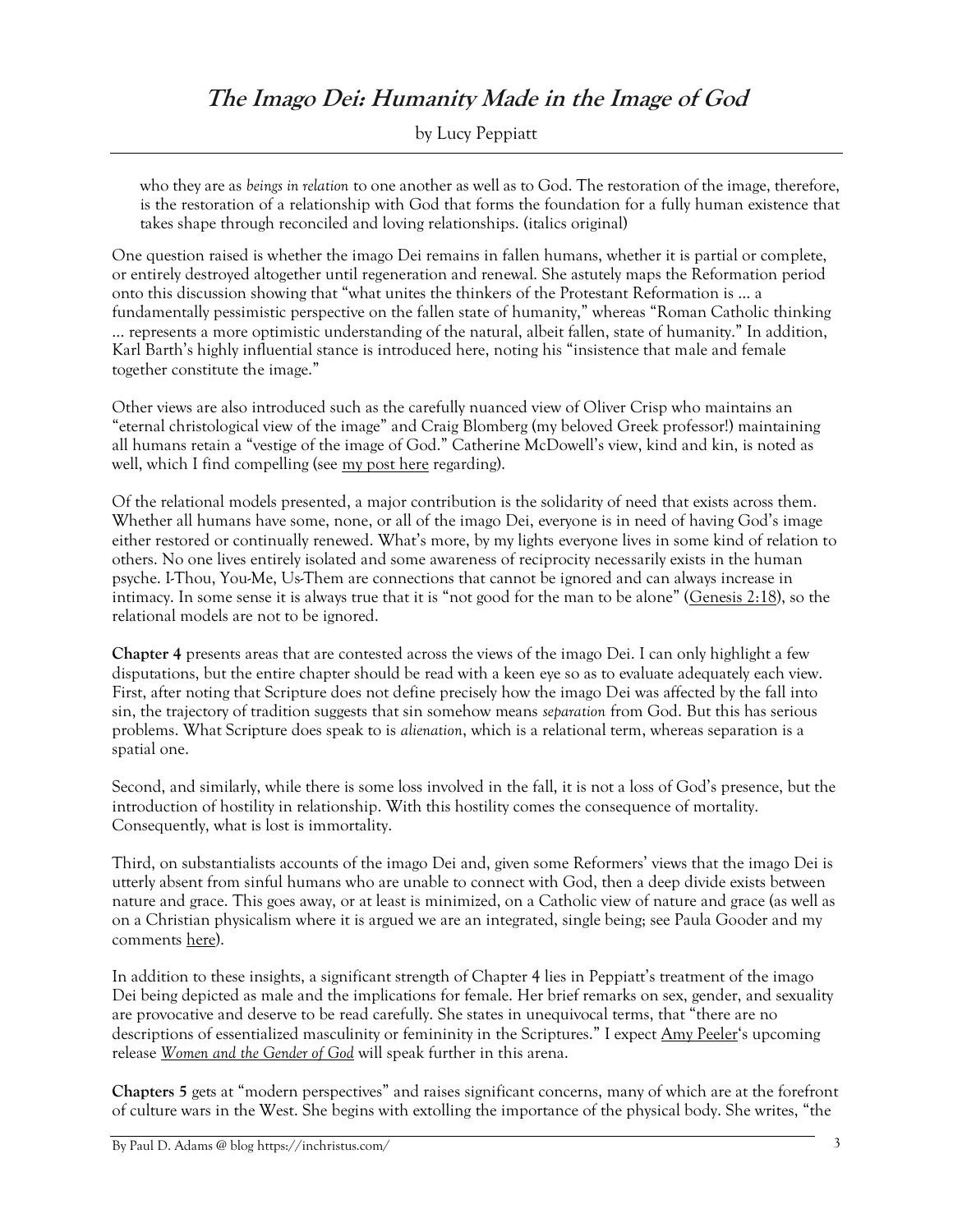by Lucy Peppiatt

image of God should be defined in relation tolife as it is lived now, taking into account the conditions of existence, and not solely a doctrine that applies to a future, heavenly sphere." Listen carefully and feel the import as she introduces these chapters:

Theologians are beginning with the images we have in front of us in ourselves and in one another and reasoning towards a theology of the image from there. There is a move, therefore, away from teleological, perfectionist, flawless, static, homogeneous, and overly cerebral accounts of the imago toward the idea that the doctrine should also account for our reality, our diversity, and our bodily existence. This move signals a shift away from universals to particulars, and a recognition of the diversity of human nature. It is also, I suggest, associated with a general trend in academia whereby experience is now admitted as a valid epistemological category. In other words, if how we experience life is judged to be a valid measure of what is true and real, then experience must be taken into account in formulating existential questions and answers. This admits new concepts to the conversation.

On the radical importance of the body she claims,

Firstly, it is only in our embodied existence that we are ever confronted by the reality that I and another might be the image of God. Secondly, it is only in our bodies that we are able to image God one to another in any concrete fashion. Thirdly, through the incarnation, we see that when God chooses to reveal himself through the perfect image of God and humanity, he comes as a man in the flesh … Moreover, our bodies will not be expunged, but renewed. It is these same bodies that we have lived with that will be resurrected to eternal life [\(1 Cor 15:53](https://biblia.com/bible/nrsv/1%20Cor%2015.53%E2%80%9354)–54; [Phil 3:21\)](https://biblia.com/bible/nrsv/Phil%203.21). So, it seems appropriate to speak of how the image is expressed through and in bodily terms in some way.

These things be true, this affects all areas of our bodily existence, from beauty and disablement, to diversity and racism, all of which are broached in these final chapters. Paraphrasing others and, I might add, in full concert with the vision of [Rev 5:9,](https://biblia.com/bible/nrsv/Rev%205.9) Peppiatt beautifully opines

that a human being is the person they are in their own body with its own color, shape, sex, and so forth: it is in this body that this person represents the image of God. Such a focus on embodiment allows us to celebrate the diversity of the human race … [and] the image is instantiated in human beings as they are, and furthermore this specificity and diversity will endure in the eschaton rather than be erased by a sea of uniformity.

After (rightly) dismissing the notion of hierarchy and submission based on order of creation, she states that the two accounts of creation in [Genesis 1-2](https://biblia.com/bible/nrsv/Gen%201-2) together give us a complex picture of the imago Dei. The first two humans are differentiated by sex, but are also of the same substance. And the texts simply do *not* unambiguously promote that the imago Dei is found in the complementarity of the male and female (a popular view in some circles). How  $1$  Cor  $11:7.9$  bears on a view of the imago Dei is also discussed and Peppiatt argues Paul is recounting a Corinthian distortion of the creation story rather than stating his own position (see especially her *[Women and Worship at Corinth](https://amzn.to/3LAm5zX)*). Citing opponents' views is a tactic regularly deployed by Paul in his writing to the Corinthians.

Finally, **chapter 6** directly confronts gender, sex, and sexuality and how our views influence our understanding of the imago Dei, rather than the other way round. Instead of seeing gender, sex, and sexuality as an immanent trait or some fixed attribute of what it means to be human, she notes the transcendent view in line with Gregory of Nyssa is worthy of consideration. In other words, it is not essential to being human to be sexed (or gendered).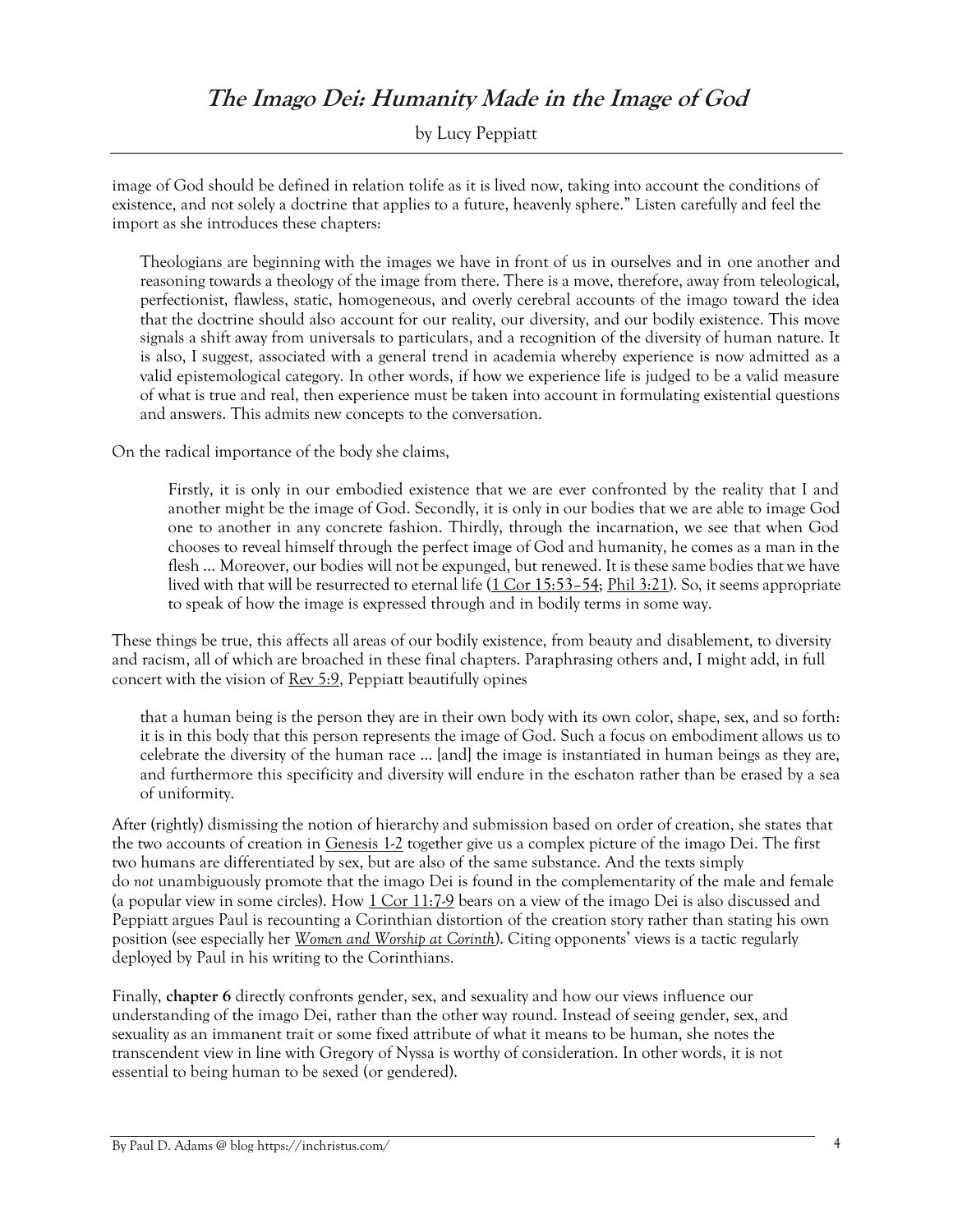by Lucy Peppiatt

A person's sex, gender, and sexuality does not need to determine everything about their existence but can be risen above or sublimated through a new identity in Christ, this being the most dominant determinative factor of an individual's personhood and behavior. The transcendent view is seen most clearly in the celibate tradition, which dates back to the early church.

In this chapter she warns against an idealized view of embodiment arguing that we participate in the imago Dei not inspite of but through our impairments and physical challenges (paraphrasing Deland). Indeed, even the Eucharist celebrates the brokenness of Christ's body and, importantly I might add, his scars were retained in the resurrection. She wisely comments,

Given the inevitability of some kind of intellectual or physical disability that most of the human population will face in their lifetime, it is important that our understanding of the imago Dei is capacious enough to accommodate all states of life.

In her **conclusion**, she puts forth the notion of a two-tiered approach to understanding the imago Dei for followers of Christ. We interpret being made in God's image through the lens of being conformed to Christ's image through the Spirit. The one is filtered through the other. And, given a generous view of the atonement whereby Christ's death is potentially efficacious to all, then this two-tiered approach, with any modest amount of imagination and hope, can be applied to everyone regardless of faith commitment. One thing that is clear, anyone made in the image of God and everyone being conformed to the image of Christ are in process and the amount of change varies. Most importantly, no one is fully realized (so to speak) and the spectrum is broad. But rest assured, as long as human breath remains, all have potential to move in the direction of God-like status (while respecting the ontological distinction between Creator and creature).

Just as sin is universal, so too is the imago Dei. This, says Peppiatt, should give great pause in our approach toward everyone, regardless of sex, age, skin color, background, belief, or appearance.

The posture of the church, therefore, can never be one of superiority over the world, but only one of humility and welcome towards the world, for this is what we see in the incarnation.

Absolutely vital to all this, we learn that the imago Dei is the "great leveling doctrine." It puts everyone everywhere at all times on the same playing field, proclaiming, "You are loved!" Peppiatt again:

To have been created intentionally, imagined in the mind of God, and then brought into being communicates something profound about a person's intrinsic worth. It speaks—you are loved; you are wanted; you are valued. Further to this, to have been created as some kind of reflection or embodiment of the divine serves only to strengthen the idea that human beings are of infinite worth and beauty.

The importance of this doctrine is unmistakable. The "what" and the "who" are inextricably linked to our identity. If all humans are in fact made in or after the imago Dei (the "what"), then living as image bearers in the world becomes vitally important to our identity (the "who"). Not only are we a reflection of our Maker but we are to reflect his character in the world. Moreover, our beliefs about the imago Dei will say as much about our understanding of humanity as they do about our understanding of God. So, the nature of the linkage between us and our Creator is vital to understanding ourselves and God. What we are essentially is connected to who we are functionally. Everything else flows from this relationship. Everything. Peppiatt's book wonderfully and masterfully brings out the import of this relationship and helps us "get at" our identity.

This is why the imago Dei is important!